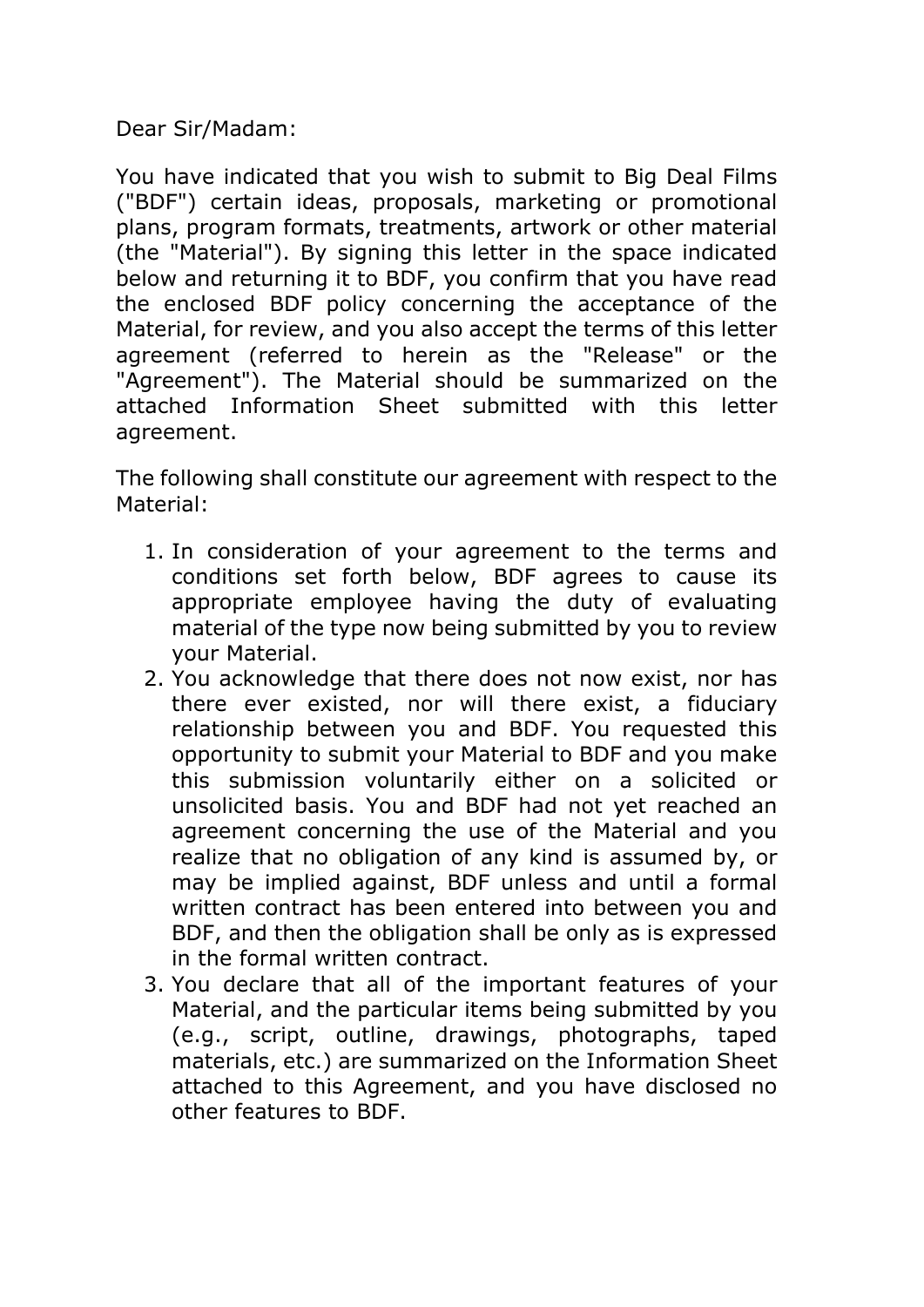You acknowledge that this Release covers and governs any and all of the Material, whether first submitted to BDF contemporaneously with, or prior to, or following, the execution of this Release, and applies also to any submission of the Material made to BDF by another source, directly or indirectly, by or through you.

You warrant that the material is original to you, that you are the sole and exclusive creator, author and owner of the Material, and that no one else has any right to the Material. You further warrant that no rights in the Material have previously been granted to anyone nor has the Material otherwise been exploited in any way. You believe your Material and its features to be unique and novel. Further, no third party is required to grant BDF permission for the fulfillment of the terms of this release and the grant of rights.

However, you cannot and will not assume or infer from the fact that BDF will accept your offer to submit your Material to BDF, that BDF regards your Material, or any part thereof, as novel, valuable or usable. You recognize that other persons including BDF employees may have submitted to BDF or to others or made public, or may hereafter originate and submit or make public, similar or identical material which BDF shall have the right to use, and you understand that you will not be entitled to any compensation because of VMN's use of such other similar or identical material. Subject to the foregoing provisions, BDF will not make any use of any legally protectable portion of your Material unless you and BDF have agreed in a writing signed by both parties concerning your compensation for such use, which compensation shall in no event be greater than the compensation normally paid by BDF for similar Material from comparable sources.

4. Any controversy arising out of or in connection with this Agreement, including without limitation any claim that BDF has used any legally protectable portion of your Material in violation of the terms hereof, shall be governed by the laws of England and Wales, and the parties consent to the jurisdiction of the courts of England for the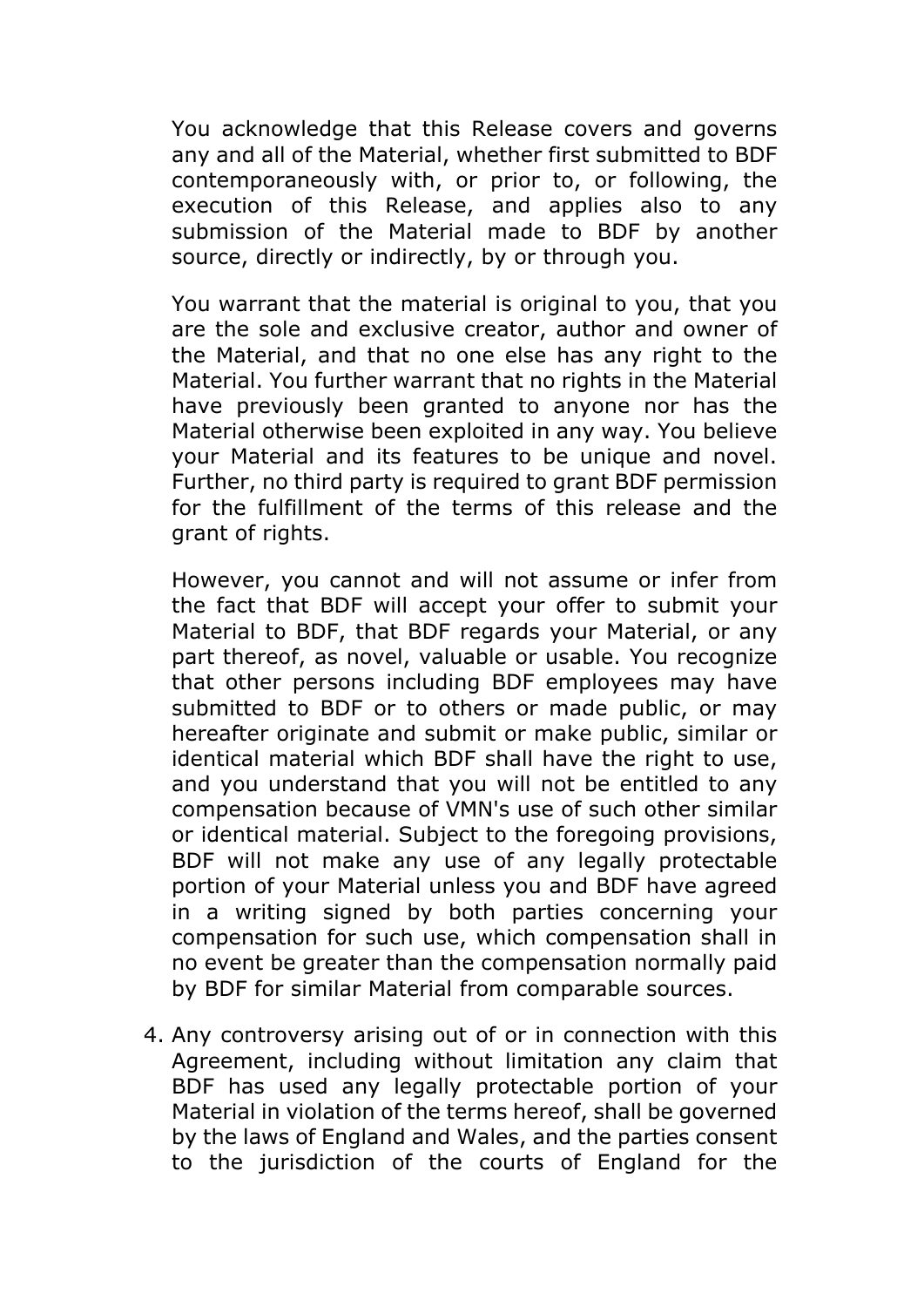resolution of such matters. In the event of such controversy you agree that you shall assert such claims not later than six (6) months after the date on which you first learned (or reasonably should have been aware) of BDF's use or intended use of any portion of the Material. You further agree that your rights and remedies, if any, shall be limited to an action to recover money damages in an action at law, and without limitation of the foregoing, you expressly agree that you shall not seek to enjoin or restrain the production, exhibition, distribution, licensing, advertising, and/or promotion of any of BDF's programming, promotional or marketing plans, and/or any of the subsidiary rights in connection therewith.

- 5. You have retained a copy of this Release and of your Material, and you release BDF from liability for loss or damage to the Material. You also acknowledge and agree that BDF is not obligated to return your Material to you and, accordingly, BDF may destroy the Material after it is submitted to BDF, and you release BDF from liability for destruction of the Material. BDF's review of your Material constitutes BDF's acceptance of the terms and conditions set forth herein, and BDF shall have relied upon your agreement herein in considering your Material for review.
- 6. This Release constitutes our entire understanding and agreement, and supersedes all prior understandings, whether written or oral. Any subsequent modification or waiver of this Release must be in writing, signed by both of us. The invalidity of any provision hereof is not to affect the remaining provisions.
- 7. You are executing this Release voluntarily, without coercion or undue influence from any source, and do so with complete understanding of all of its terms and effects, and every portion thereof.
- 8. As used in this Release, the terms "you" and "your" includes and binds the undersigned and any and all legal representatives of the undersigned. As used in this release, the terms "BDF" and "we" includes and inures to the benefit of Big Deal Films, Hoek, Line & Thinker BV and their successors, assigns, employees, officers, directors, licensees, and associated companies and individuals.